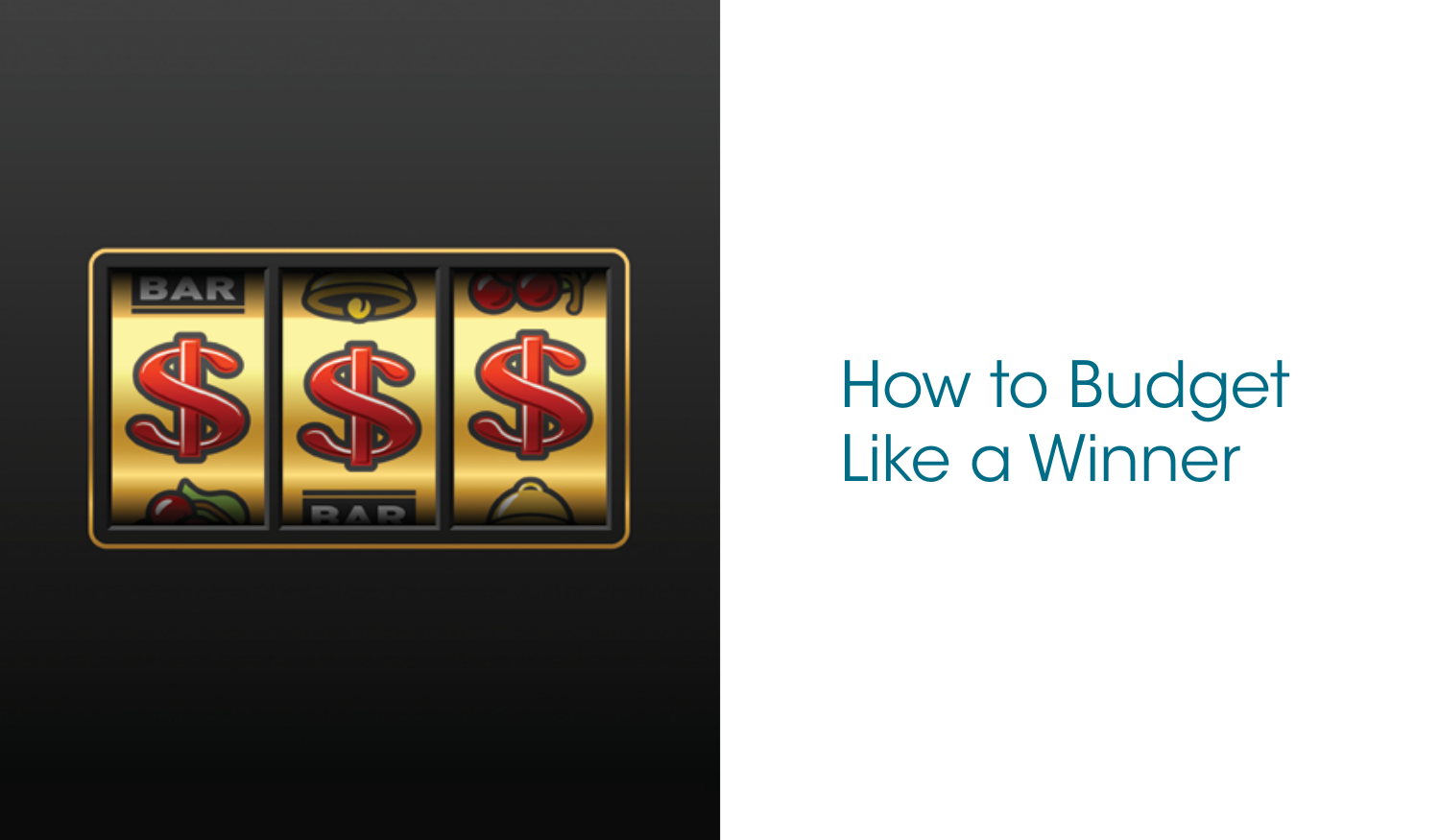"The people costs are always going to be 10 to 20 times what your technology costs are. Technology is usually a very small portion of the overall cost. You've got to commit to not only bringing in temporary help, but to making sure your current permanent help can also be your future permanent help."

JIM HAAR | VP, GLOBAL ACCOUNTS, CUSTOMER SUCCESS AND TECHNICAL EXCELLENCE, HP

## A winning technology implementation starts with the budget.

We know we need to prepare people to work with new technology.

#### **How do we budget for it?**

Historically, we'd address this by using a ratio of change to technology. In other words, we'd calculate the cost of the technology implementation and then add a fixed percentage of that—maybe 20 to 25 percent—on top, to cover the "people issues."

Technology has never been cheaper. Sometimes it's free. People, however, remain consistently expensive—requiring things like organizational structure, process changes, communication, and training.